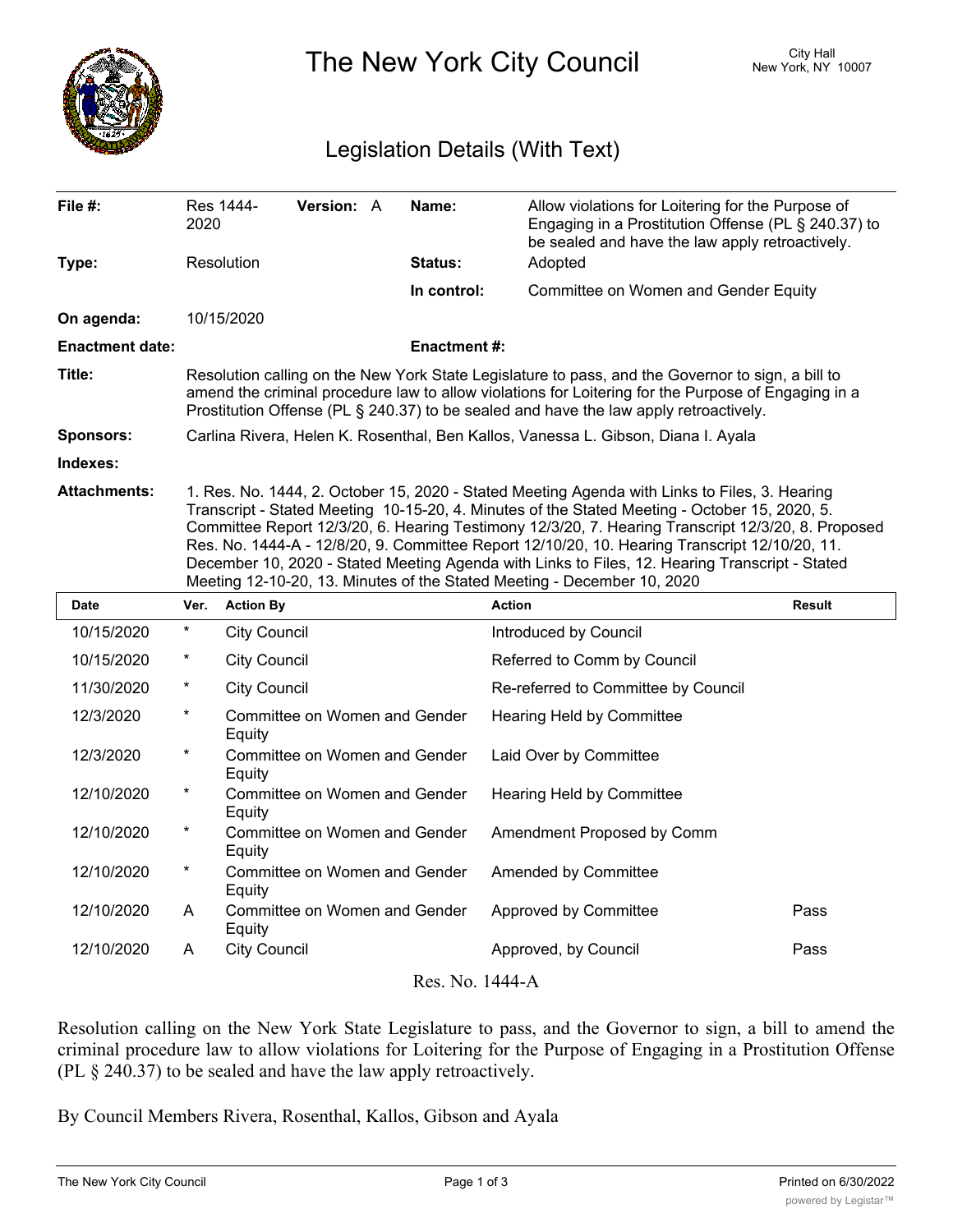## **File #:** Res 1444-2020, **Version:** A

Whereas, Penal Law section 240.37, Loitering for the Purpose of Engaging in a Prostitution Offense, penalizes merely appearing to be engaged in such an offense, an inherently problematic and vague standard that invites discriminatory enforcement; and

Whereas, In fact, the enforcement of this law disproportionately targets Black and Latina women and transgender women of color; and

Whereas, Eighty percent of people who were arrested under the law in 2018 were women, and of that, forty-nine percent were Black and forty-two percent were Latina, according to the New York State Division of Criminal Justice Services; and

Whereas, In 2013 and 2014, the nonprofit organization Red Umbrella Project found that in a Brooklyn court, over ninety percent of defendants charged under the law were Black; and

Whereas, Section 240.37 remains in the Penal Law even as Governor Cuomo has publicly supported repealing this statute; and

Whereas, The collateral consequences stemming from an arrest, violation or conviction for criminal offenses are severe; and

Whereas, People who are arrested or convicted for Loitering for the Purposes of Engaging in Prostitution can lose their employment and housing; and

Whereas, Undocumented individuals who are arrested or convicted for Loitering for the Purposes of Engaging in Prostitution can be subject to deportation as immigration law disqualifies individuals from adjusting their immigration status if they have been arrested or convicted on a prostitution offense; and

Whereas, These collateral consequences overwhelmingly burdens Black and Latina women and transgender women of color as they are disproportionately subjected to enforcement of this problematic statute; and

Whereas, Under Criminal Procedure Law section 160.55, New Yorkers are prohibited from sealing their